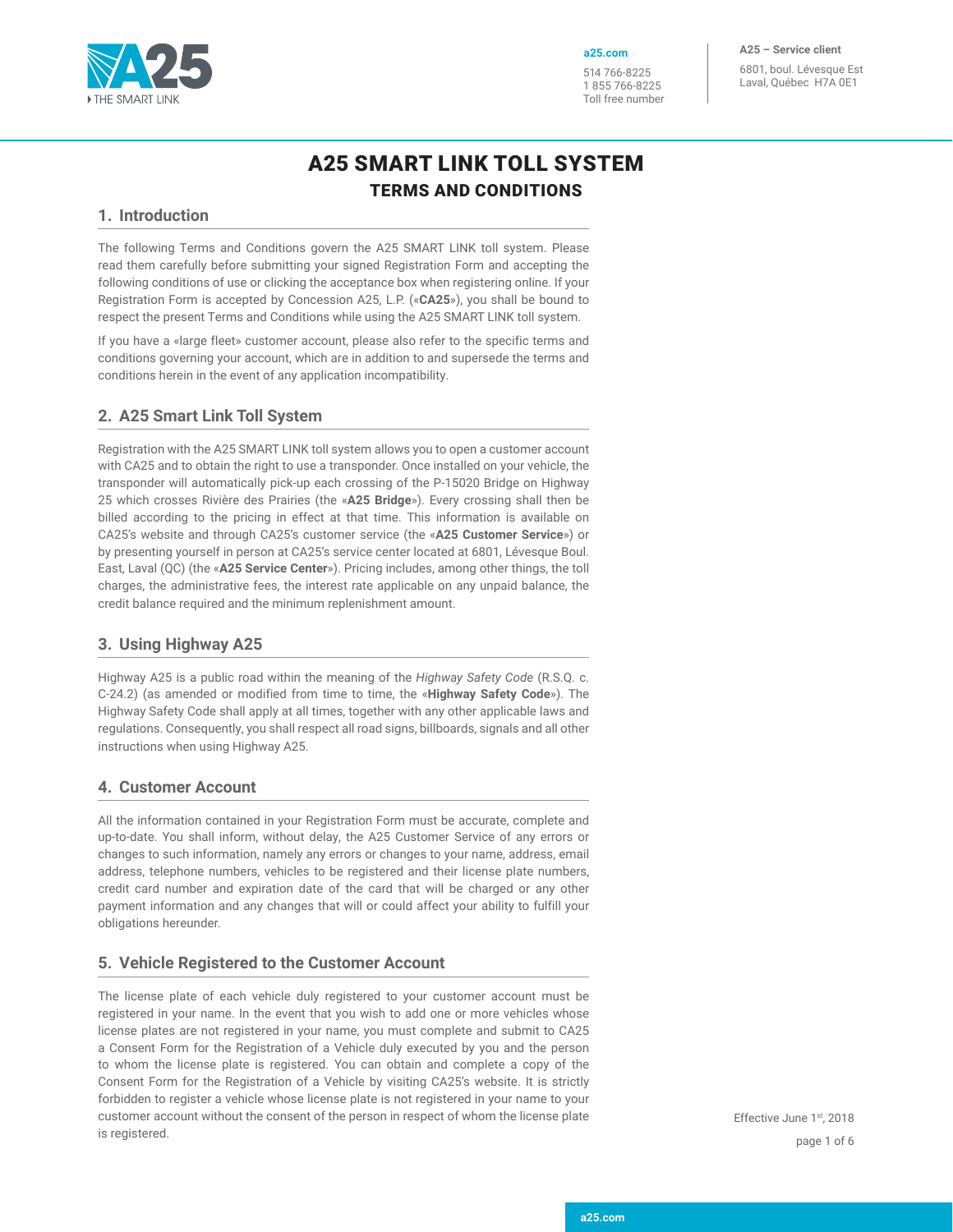#### **6. Access to your customer account**

You will be able to access your customer account by visiting CA25's website and logging in using the e-mail address associated with your customer account or, as the case may be, the username and password chosen or provided to you during your registration, or by contacting the A25 Customer Service's automated telephone system.

#### **7. Transponders**

- a) When registering for the A25 SMART LINK toll system, you will be asked to choose between using a transponder or the video-toll option for the recording of your transit across the A25 Bridge:
	- i. A transponder is an electronic device that, when correctly mounted on a vehicle, allows for the electronic collection of toll charges.
	- ii. The video-toll option is a technique for toll collection using video or still images of a vehicle's license plate. There are extra administrative fees per transit associated with the video-toll option. Information concerning current fees and charges is available on CA25's website.
- b) CA25 will provide you, either by mail or in person at the A25 Service Center, with one transponder for each vehicle registered under your customer account and for which you chose to use the transponder system
- c) Each transponder will be coupled with one single license plate number. You agree to only install the transponder on the vehicle registered with the corresponding license plate. At all times, it is strictly forbidden to affix or transfer the self-adhesive transponder to any vehicle other than the vehicle associated with the license plate at the time of registering for the A25 SMART LINK toll system.
- d) You can use the A25 Bridge before receiving or installing your transponder. Such crossing will however be video-tolled and will be subject to certain administrative fees. Information concerning current fees and charges is available on CA25's website.
- e) You must follow the instructions provided in the A25 SMART LINK Welcome Kit while installing the transponder. If the transponder is undetected when you cross the A25 Bridge, this crossing shall be video-tolled and shall be subject to certain administrative fees. Information concerning current fees and charges is available on CA25's website.
- f) The replacement of any transponder will be at the customer's cost unless the transponder stops working for reasons other than improper installation, abuse or improper use, in which case, CA25 will replace any such transponder at no cost. A windshield change requires the transponder to be replaced, as it cannot, at any time, be removed and reinstalled for use. Information concerning current transponder replacement fees is available on CA25's website.
- g) If your transponder is lost or stolen, you shall immediately notify the A25 Customer Service. If you fail to immediately give such notice to CA25, you will be held responsible for any unauthorized use of your transponder and for all toll charges, administrative fees and interest arising from the use of the A25 Bridge.
- h) CA25 may, in its sole discretion, require the use of a different type of transponder which may be more appropriate for technical or other reasons.
- i) A deposit is required for the use of front bumper transponders. Information concerning current fees and charges is available on CA25's website. If your front bumper transponder is damaged, lost or stolen, you will lose any security deposit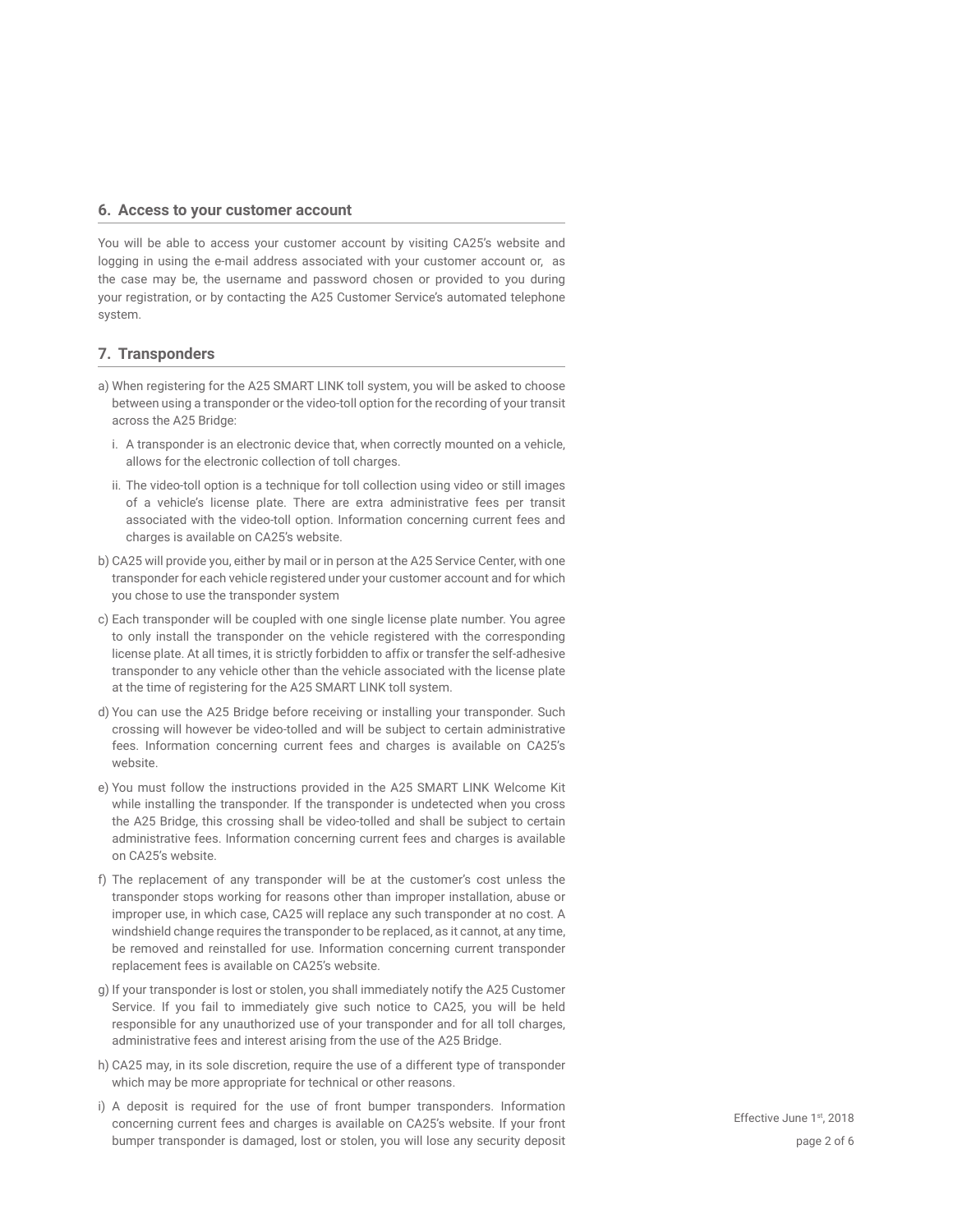paid for such transponder, in addition to being responsible for all costs prescribed in paragraph g) of this section. Upon termination or closure of your customer account or when the use of a bumper transponder is no longer required, you agree to return the bumper transponder to CA25 within 15 days, in which case CA25 will refund the security deposit.

- j) This agreement only confers upon the customer the right to use a transponder and to open a customer account. All transponders and all other rights in the A25 SMART LINK toll system remain the exclusive property of CA25.
- k) CA25 reserves the right to reject or subject to certain conditions any A25 SMART LINK toll system application.

#### **8. Payment of your Customer Account**

- a) You authorize CA25 to debit from the balance of your customer account all amounts necessary to pay all toll charges, administrative fees and interest arising from the use of the A25 Bridge and any other amount owed to CA25.
- b) Toll charges are charged on a per axle basis and the amount depends on the height of your vehicle and the time of day of the transit on the A25 Bridge. If your vehicle, together with any mounted or attached accessories, is less than 230 cm in height, the vehicle is classified as Category 1 (or category B). If your vehicle, together with any mounted or attached accessories, is equal to or greater than 230 cm in height, the vehicle is classified as Category 2 (or category C). Information concerning current fees and charges are available on CA25's website.
- c) Your customer account must always show a positive credit balance sufficient to pay the toll charges, administrative fees and interest arising from the use of the A25 Bridge and any other amount owed to CA25. To do so, two methods of payment are available:
	- i. By choosing the non-automatic replenishment payment method, you agree to monitor the prepaid balance of your customer account and to pay any amount necessary to ensure that your account credit balance is always positive.
	- ii. By choosing the automatic replenishment payment method, you authorize CA25 to debit the credit card linked to your customer account once your account reaches the replenishment threshold applicable per vehicle duly registered to your customer account as indicated on CA25's website. At the opening of your customer account, you authorize CA25 to keep your credit card information on file in order to replenish your account when necessary.
- d) It is your sole responsibility to ensure that the credit balance of your customer account is adequately sufficient and that the payment information provided in your customer account is up-to-date. CA25 has no obligation to notify you of the following, among other things:
	- i. when the credit balance of your customer account is negative;

ii. when the credit balance of your customer account is under the replenishment threshold applicable per vehicle duly registered to your customer account; or

iii.when the payment method information is expired (or is soon to be expired).

- e) CA25 will periodically analyze your customer account activities. By choosing the automatic payment replenishment method, you authorize CA25 to adjust, if necessary, the amount of payment so that it represents the amount needed to execute only one automatic replenishment payment per month.
- f) Any positive credit balance in your customer account does not accrue interest

page 3 of 6 Effective June 1st, 2018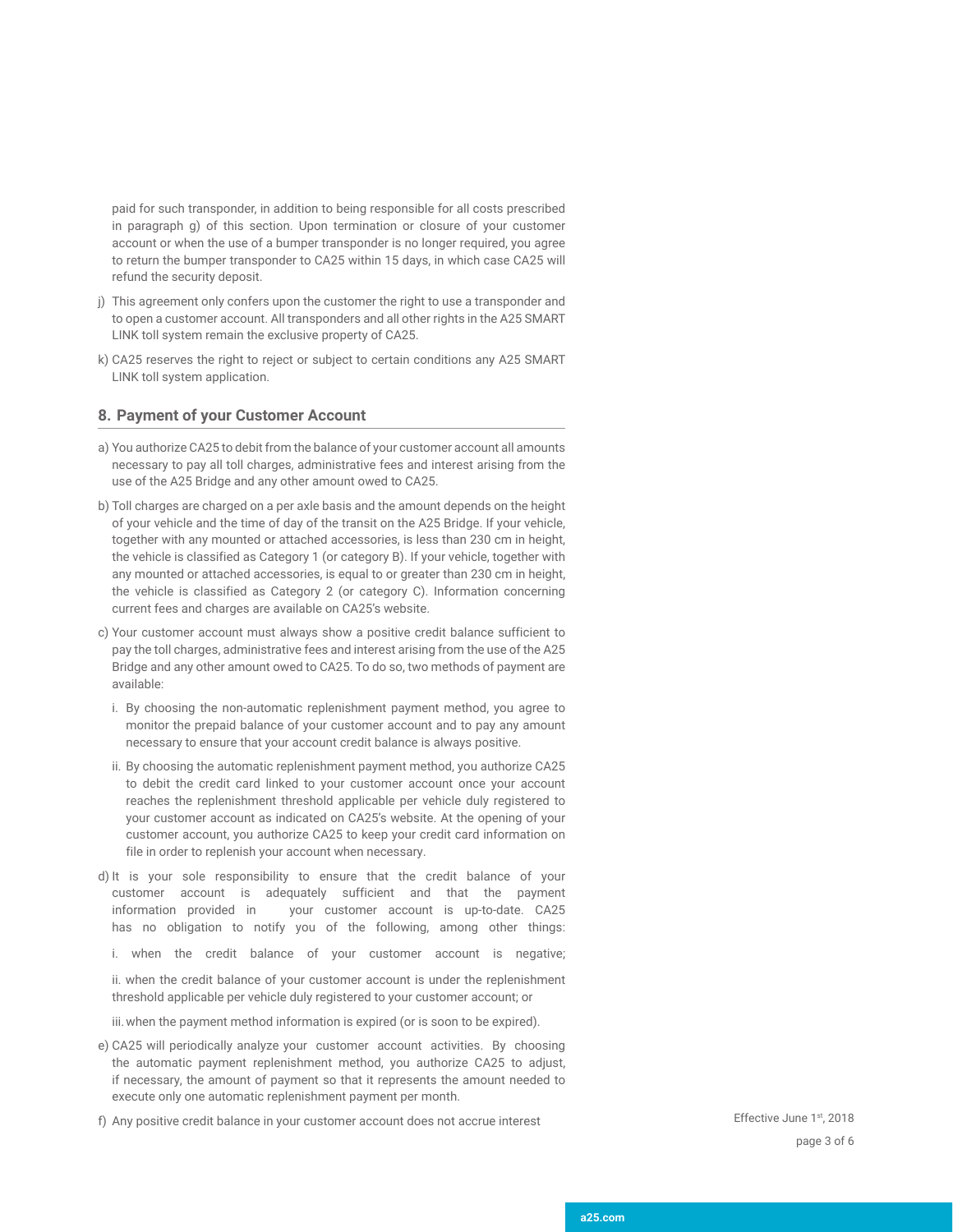g) If the prepaid credit balance of your customer account is insufficient to ensure full payment of toll charges or other administrative fees, your account will be considered in default. You will receive an invoice from CA25 requiring any such payment, plus administrative costs and interest, if applicable. You will need to pay your invoice(s), including all fees, before replenishing your customer account. Information concerning current fees and charges is available on CA25's website

If such default persists, an invoice with late fees (*frais de recouvrement*) will be sent to you including additional administrative fees and interest, if applicable, as indicated on CA25's website. Any refusal to pay the balance of an invoice, including the associated administrative fees may lead to the termination of your customer account. A payment default may also constitute an offense under Section 417.2 of the Highway Safety Code.

#### **9. Account Statement**

a) You can access your account statement through CA25's website. All operations from your customer account will be kept for a period of 24 months.

b) You can obtain monthly statements online, in person at the A25 Service Center or by mail, subject to administrative fees in accordance with current pricing.

c) You are responsible for checking your account statements and, if applicable, immediately reporting any issues or inaccuracies to the A25 Customer Service.

d) Any contestation as to the accuracy of your account statements must be submitted to CA25 within 30 days of the statement date, failing which the statement shall be deemed correct and shall no longer be contestable. In the event of a contestation, CA25 will proceed with a verification of the statement and provide you with the result of its verification.

#### **10. Termination and Termination of account**

- a) You may terminate this agreement at any time by sending a written notice to CA25 or by contacting the A25 Customer Service. The termination date shall correspond to the deemed date of receipt of your written notice by CA25.
- b) CA25 reserves the right to terminate this agreement and to terminate your customer account if you are in default of any of your obligations hereunder, including any payment default.
- c) Upon termination, your customer account balance will be refunded within approximately 30 days, less any amount necessary to compensate any amount due which remains unpaid. If you have a bumper transponder at the time of termination, this refund shall only be made after the bumper transponder has been returned to CA25 in good working order. Notwithstanding termination of this agreement, you will remain liable for the payment of any amount payable upon termination and any interest applicable, and such interest will continue to accrue after such termination.
- d) CA25 will not issue refunds for balances or amounts less than \$2.00.
- e) Amounts credited to your account balance by CA25 through promotional offers will not be refunded.

#### **11. Suspension at the Customer Request**

You may suspend the activities of your customer account for a maximum period of 90 days by contacting the A25 Customer Service or by presenting yourself in person at the A25 Service Center. During the suspension period, no monthly administrative page 4 of 6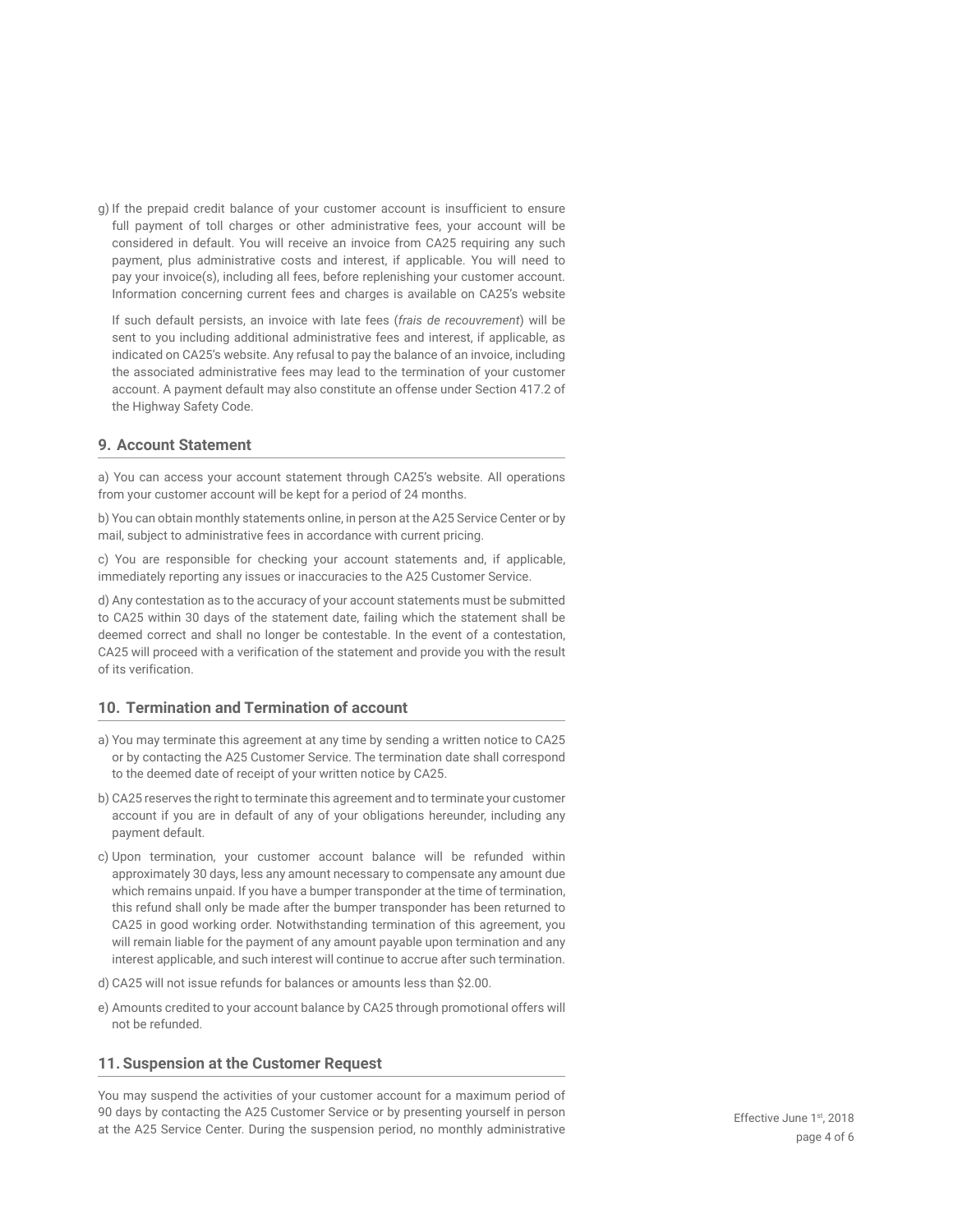fees will be charged. Any suspended account will be automatically reactivated at the expiration of the 90-day period. Only customer accounts in good standing may be suspended.

You can reactivate your customer account without additional administrative costs by contacting the A25 Customer Service or by crossing the A25 Bridge with any vehicle equipped with a transponder registered to your customer account.

#### **12.Use and Non-disclosure of Information**

- a) CA25 can only use information about its customers for the purposes of this agreement and the A25 SMART LINK toll system. CA25 can monitor the use of transponders for purposes of collection of accounts, traffic analysis and detection of non-compliance with this agreement. CA25 can record video images (and/or photos) of your vehicle during its crossing on Highway A25.
- b) CA25 will keep confidential all information about its customers, except in the case of any exemption granted to CA25 through administrative or legal procedures or otherwise permitted under applicable laws.

#### **13. Communications**

Please address all correspondence to CA25 to:

#### **A25 - Service Center**

6801 Lévesque Boulevard East Laval, QC H7A 0E1 CANADA

Phone: 514-PONT-A25 Toll free : 1-855-766-8225 Fax: 450-664-6336 Website: www.A25.com

With respect to all notices to be sent to you by CA25, the notice shall be deemed transmitted if sent to the last address associated to your licence plate at the Société de l'Assurance Automobile du Québec or to the address indicated on your customer account.

In the event you opted to receive «text messages» from CA25 when registering for the A25 SMART LINK toll system, it is your responsibility to notify CA25 if you decide to change this method of communication.

#### **14. Supplemental Information for Toll-Free Account Types**

In order for your vehicle to benefit from the toll-free exemption (paratransit vehicles, public transit and school transportation vehicles, emergency vehicles and taxis), you shall provide CA25 with any relevant documentation proving that your vehicle belongs to such a category.

Toll-free vehicles must be equipped at all times with a transponder and must always be registered to a customer account in good standing to benefit from the toll-free exemption.

The annual administrative account management fee applicable per registered toll-free vehicle is payable in a single payment and is not refundable. Additional fees may also be payable in accordance with the fee schedule available on CA25's website.

Notwithstanding Section 9, no monthly statement for toll-free vehicles will be issued. However, a receipt may be issued upon payment of the annual administrative account management fee. The contract of the contract of the contract of the Effective June 1st, 2018

page 5 of 6